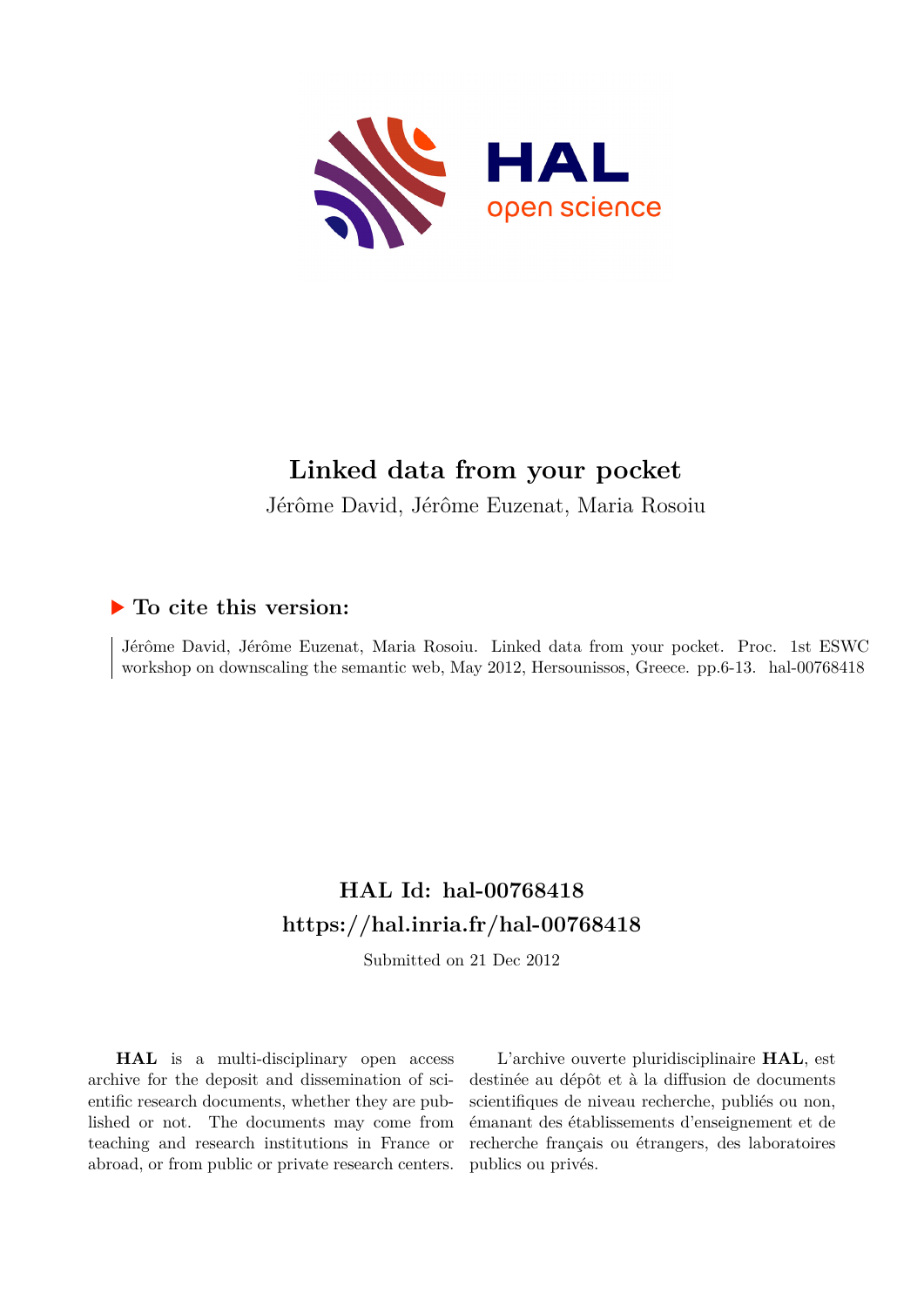## Linked data from your pocket

Jérôme David, Jérôme Euzenat, Maria-Elena Roșoiu

INRIA & Pierre-Mendès-France University Grenoble, France {Jerome.David,Jerome.Euzenat,Maria.Rosoiu}@inria.fr

Abstract. The paper describes a lightweight general purpose RDF framework for Android. It allows to deal uniformly with RDF, whether it comes from the web or from applications inside the device. It extends the Android content provider framework and introduces a transparent URI dereferencing scheme allowing for exposing device content as linked data.

### 1 Introduction

Smartphones are becoming the main personal information repositories. Unfortunately, this information is stored in independent silos managed by applications and thus, it is difficult to share data across them. Nowadays, mobile operating systems, such as Android, deliver solutions in order to overcome this, but they are limited by the application database schemas that must be known beforehand.

The difficulty to share phone data at the web scale can be seen as another drawback. One can synchronize application data, such as the contacts or the agenda using a Google account. However, they are not generic solutions and there it is no mean to give access to data straight from the phone.

Our goal is to provide applications with a generic layer for data delivery in RDF. Using this solution, applications can exploit device information in an uniform way without knowing from the beginning application schemas. This information can also be exposed to the web and web information can be considered in the same uniform manner. Moreover, we propose to do it along the linked data principles (provide RDF, describe in ontologies, use URIs, links to other sources).

For example, in the future, this application could be used as a personal assistant. When one would like to know which of his contacts will participate to a scientific conference, he can query the calendar of all his contacts in order to retrieve the answer. For sure, according to the security settings of the corresponding contact, he may be allowed or not to access the calendar.

The mobile device information can as well be accessed remotely, from any web browser, by any persons who has granted the access to it. In this case, acts like a web server.

We presented a first version of the RDF content provider in [2]. This layer, built on top of the Android content provider, allowed to share application data inside the phone. In this paper, we extend the previous version by adding capabilities to access external RDF data and to share application data as linked data on the web.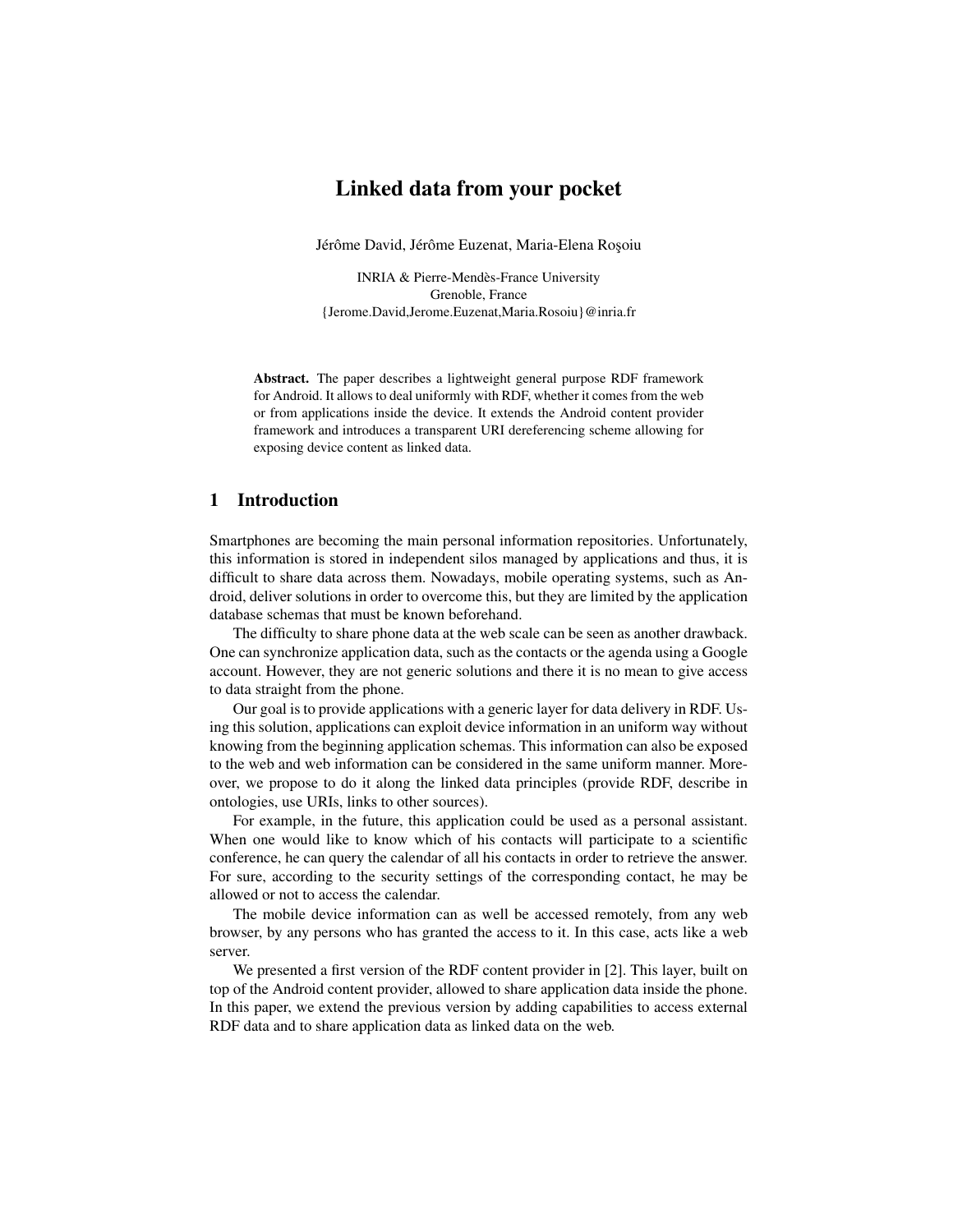We first describe the context in which the Android Platform stores its data, and how it can be extended in order to integrate RDF. Then, we present two applications that sustain its feasibility: the first one is an RDF browser that acts like a linked data client and allows the navigation through the device information, and the second one is an RDF server which exposes its information to the outside world. We continue to present the challenges raised by such applications and solutions we implemented for them. Finally, we conclude presenting future improvements and challenges in this field.

## 2 Android Content Providers

Inside the Android system, each application runs in isolation from other applications. This Linux-based operating system assigns to each application a different and unique user. Only this user is granted access to the application files. This allows one to take advantage of a secure environment, but prevents the exchange of data across applications. To overcome this drawback, Android provides the content provider mechanism.

Content providers enable the transfer of structured data between device applications. They encapsulate the data and control the access to it through an interface. This interface empowers one to query the data or to modify it ([4], [3]).

A content provider is a subclass of ContentProvider and implements the following interface:

```
Cursor query( Uri id, String[] proj, String select, String[] selectArgs, String orderBy )
Uri insert( Uri id, ContentValues colValueList)
int update( Uri id, ContentValues colValueList, String select, String[] selectArgs )
int delete( Uri id, String select, String[] selectArgs )
String getType( Uri id ) .
```
With the content provider API, each data (table or individual) is identified by a URI having the following structure:

content://authority/path/to/data

The content: scheme is the cornerstone of each Content Provider URI, the authority identifies the provider, i.e., the dataset, and the path/to/data identifies a particular table or individual (row) in the dataset. For example, the URI content://contacts/people refers to all the people in the contact application, and the URI content://contacts/people/33 identifies a specific instance of these, namely the instance having the id 33.

When an application wants to access a particular piece of data, it queries its URI. This is done through a call to the ContentResolver which is able to route the query to the right content provider.

From a semantic web point of view, using URIs to identify data is a strong point of the Android content providers. Still, there are several limitations if we would like to use them as a linked data interface.

Specifically, URIs used by content providers are local to each device, i.e., not dereferenceable on the web, and not unique. The content scheme used by providers is not a standard protocol. Furthermore, two distinct devices will use the same URI to identify different data. For example, by using content://contacts/people one would be able to access the contacts from both devices.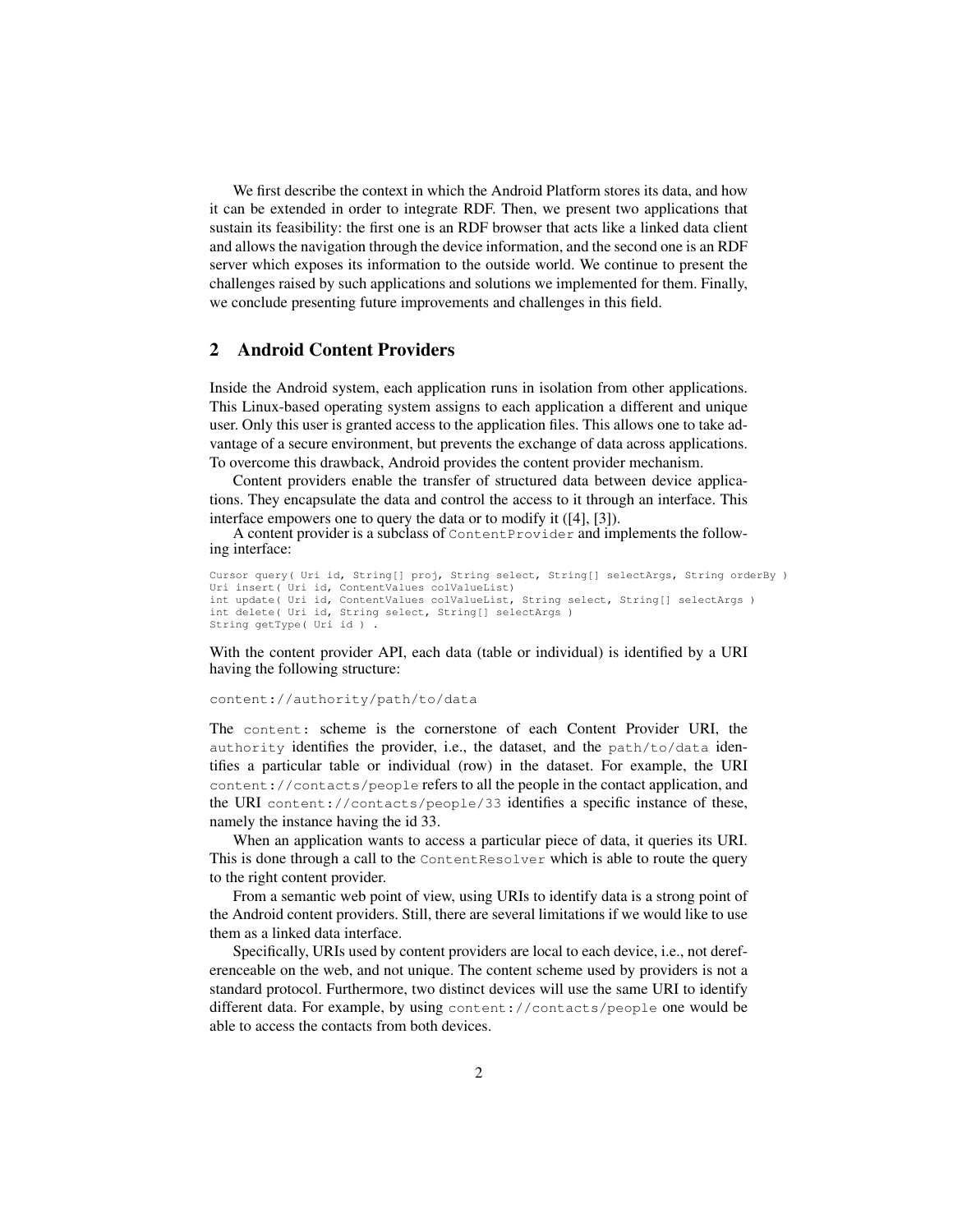Another drawback is the SQL interface of the Android content providers. The queries are issued in an SQL manner and the results are presented to the user as a table.

## 3 The RDF Content Provider Framework

We designed the RDFContentProvider framework to give a semantic web flavour to Android and to overcome these problems. It is composed of the RDFProvider API and the RDFContentResolver application. The API must be included inside the applications that want to access RDF providers and inside the applications that want to define new RDF content providers. The RDFContentResolver application is the one that records all the RDF content providers installed on the device and routes queries to the relevant provider. Figure 1 gives an overview of the framework architecture.



Fig. 1. The architecture components and the communication between them. Components with double square have a graphic user interface.

#### 3.1 The RDF Provider API

The RDFProvider API delivers the following classes and interfaces:

- RdfContentProvider: An abstract class that should be extended if one wants to create an RDF content provider. In fact, it subclasses the ContentProvider class belonging to the Android framework;
- RdfContentResolverProxy: A proxy used by applications to send queries to the RDFContentResolver application;
- Statement: A class used for representing an RDF statement;
- RdfCursor: An iterator on a set of RDF statements;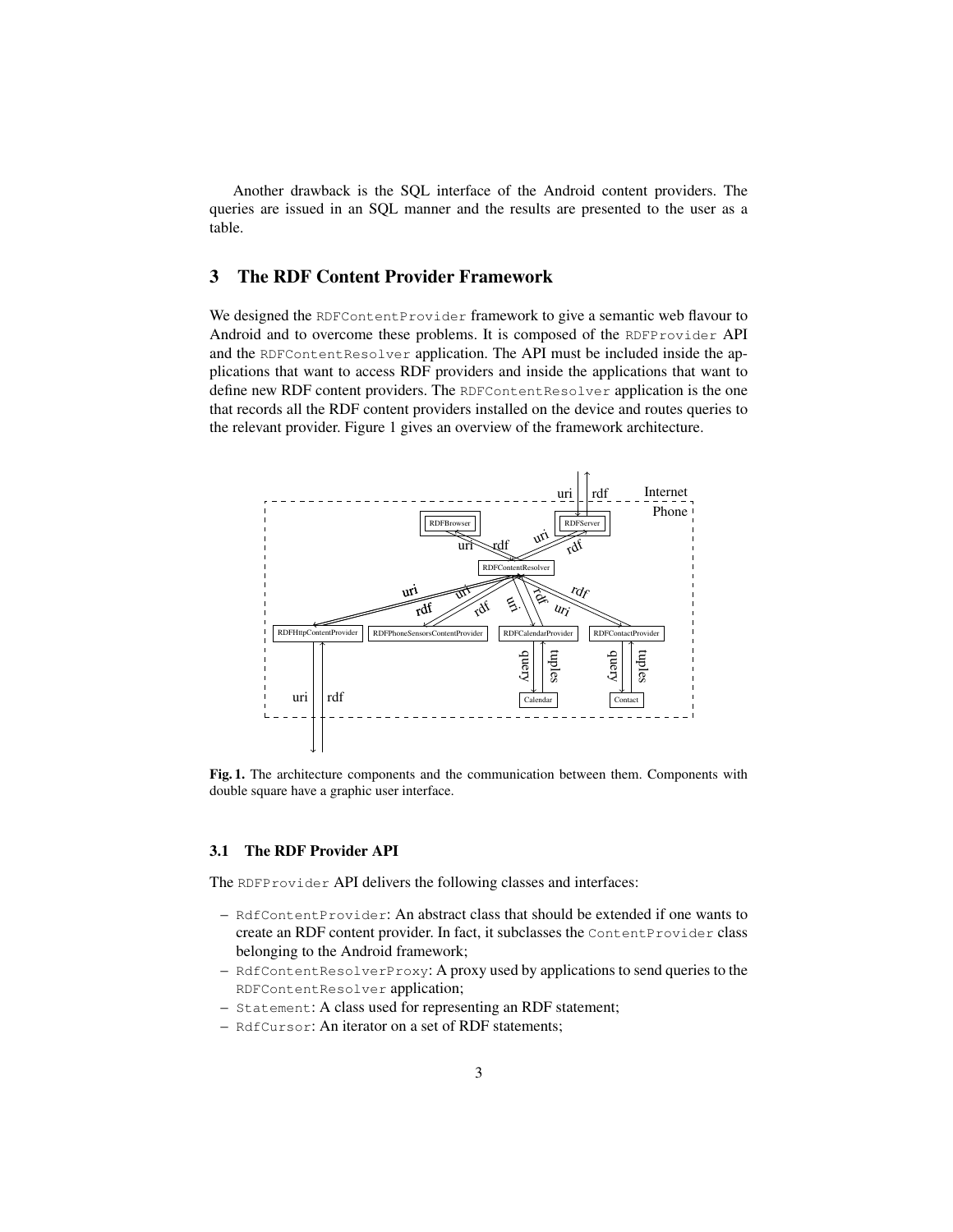– RdfContentProviderWrapper: A subclass of RdfContentProvider which allows for adding RDF content provider capabilities to an existing classical content provider.

RDFContentProvider follows primarily the same kind of interface as ContentProvider. The minimal interface to implement linked data applications is:

```
– RDFCursor getRdf( Uri id )
```
The Cursor iterates on a table of subject-object-predicate (or object-predicate) which are the triples involving the object given as a URI. If one wants to offer a more elaborate semantic web interface, i.e., a minimal SPARQL endpoint, the following methods have to be also implemented:

- Uri[] getTypes( Uri id ): returns the RDF types of a local URI;
- Uri[] getOntologies(): ontologies used by the provider;
- $-$  Uri $[$  getQueryEntities(): classes and relation that the provider can deliver;
- Cursor query( SparqlQuery query ): returns results tuple;
- Cursor getQueries(): triple patterns that the provider can answer.

The RDF providers that we have developed so far are implementing only the first three primitives.

#### 3.2 The RDF Content Resolver Service

The RDFContentResolver service has the same goal as the ContentResolver belonging to the Android framework. It maintains the list of all the installed RDF content providers, and forwards the queries it receives to the corresponding one. This application is never visible to the user, therefore we have implemented it as an Android service.

When an RDF Content Provider is instantiated by the system, this provider automatically registers to the RDFContentResolver. A principle similar to the one from the Android Content Provider framework is used.

The RDFContentResolver can route both the local (content:) and external (http:) URI-based queries. In case of a local URI, i.e., starting with the content scheme, the resolver decides to which provider it must redirect the query. In case of an external URI, i.e., starting with the http scheme, the provider automatically routes the query to the RDFHttpContentProvider (see Figure 1).

The RDFHttpContentProvider allows one to retrieve RDF data from the Web. It parses RDF documents and presents them as RDFCursors. So far, only the minimal interface has been implemented, i.e., the getRdf( Uri id) method.

#### 3.3 RDF Providers for Address Book, Calendar and the Phone Sensors

The RDF Content Resolver application is also bundled with several RDF content providers encapsulating the access to Android predefined providers. The Android framework has applications that can manage the address book and the agenda. These two applications store their data inside their own content provider.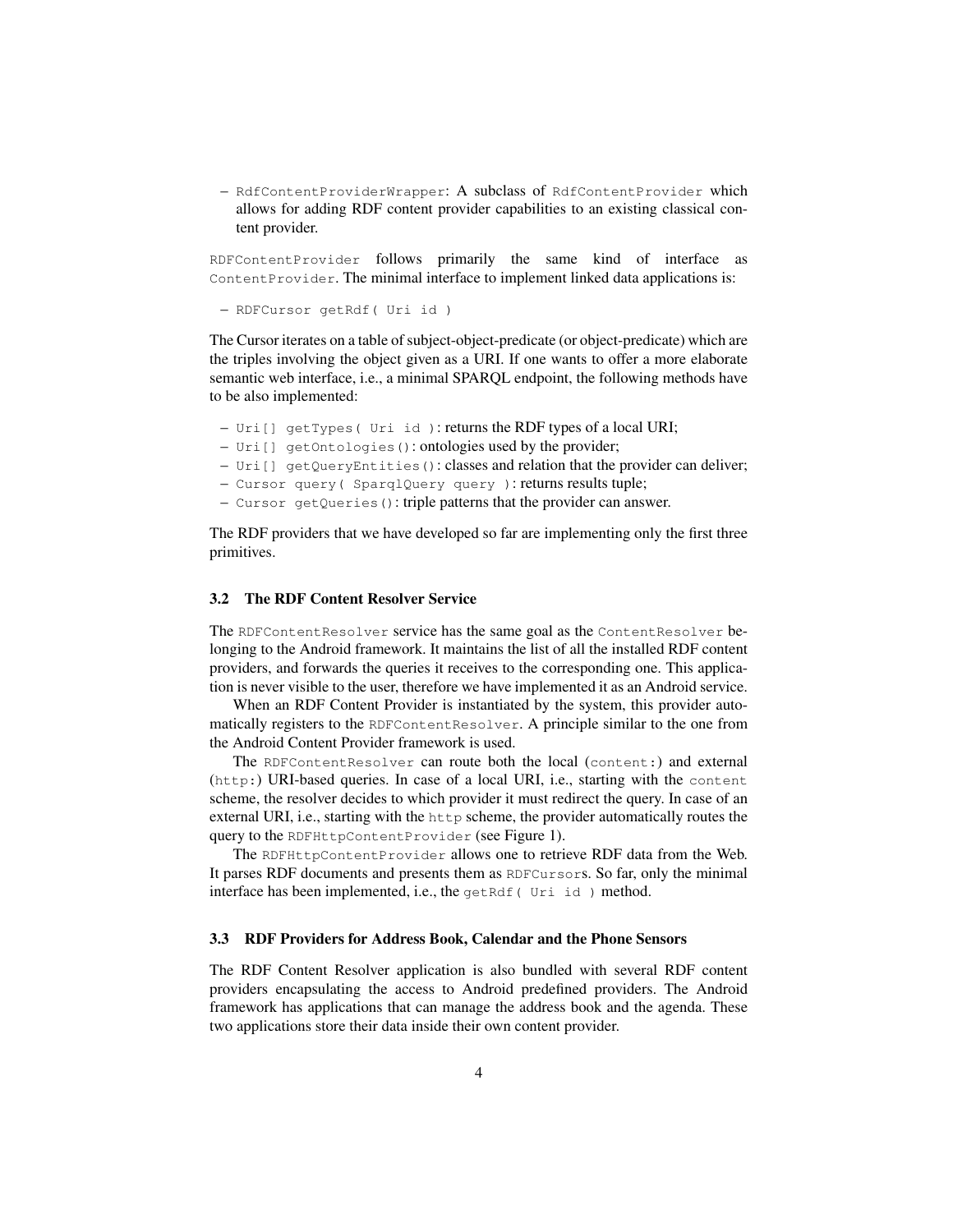In order to expose this data as RDF, we developed the RDFContactProvider and the RDFCalendarProvider. These providers are wrapper classes for the ContactProvider and the CalendarProvider residing inside the Android framework.

RDFContactProvider exposes contact data using the FOAF ontology. It provides data about a person's name (display name, given name, family name), about its phone number, email address, instant messenger identifiers, homepage and notes.

RDFCalendarProvider provides access to the Android calendar using the RDF Calendar ontology<sup>1</sup>. The data supplied by this provider contains information about events, their location, their date (starting date, ending date, duration, and event time zone), the organizer of the event and a short description.

RDFPhoneSensorsContentProvider aims to expose sensor data from the sensors embedded inside the mobile device. Contrary to the others, they are not offered as Content Providers. At the present time, it only delivers the geographical position (retrieved using the Android LocationManager service). In order to express this information in RDF, we use the geo location vocabulary<sup>2</sup>, the one that provides a namespace for representing lat(itude) and long(itude).

#### 4 RDF Browser

The RDF Browser acts like a linked data client. Given a URI, the browser makes an HTTP URI request in order to retrieve the information from the specified location. If the data contains other URIs, the user can click on them and the browser will issue a new query with this URI.

An example can be found in Figure 2. In this case, the user uses the RDFBrowser to get the information about the contact having the id 4. When the browser receives the request, it sends it further to the RDFContentResolver. Since the URI starts with the content:// scheme and has the com.android.contacts authority, the resolver routes the query to the RDFContactProvider. This provider retrieves the set of triples describing the contact and sends it to the calling application which displays it to the user. Thereupon, the user decides that he wants to continue browsing and selects the contact's homepage. In this case, since the URI starts with the http:// scheme, the resolver routes the query to the RDFHttpContentProvider. The same process repeats and the user can see the remote requested file, i.e., Tim Berners-Lee FOAF file.

## 5 RDF Server

The RDF Server is a new component added to the architecture. This server provides to the outside world the data stored into the device as RDF. Due to the fact that the server must maintain a permanent connection to the Internet without user interaction, we implemented it as an Android service, i.e., a background process.

One important issue appears when one would like to get data from a device because the URI used to query the content providers has a local meaning. In the outside world,

<sup>1</sup> RDF Calendar vocabulary: http://www.w3.org/TR/rdfcal/.

<sup>2</sup> Geo location vocabulary: http://www.w3.org/2003/01/geo/ .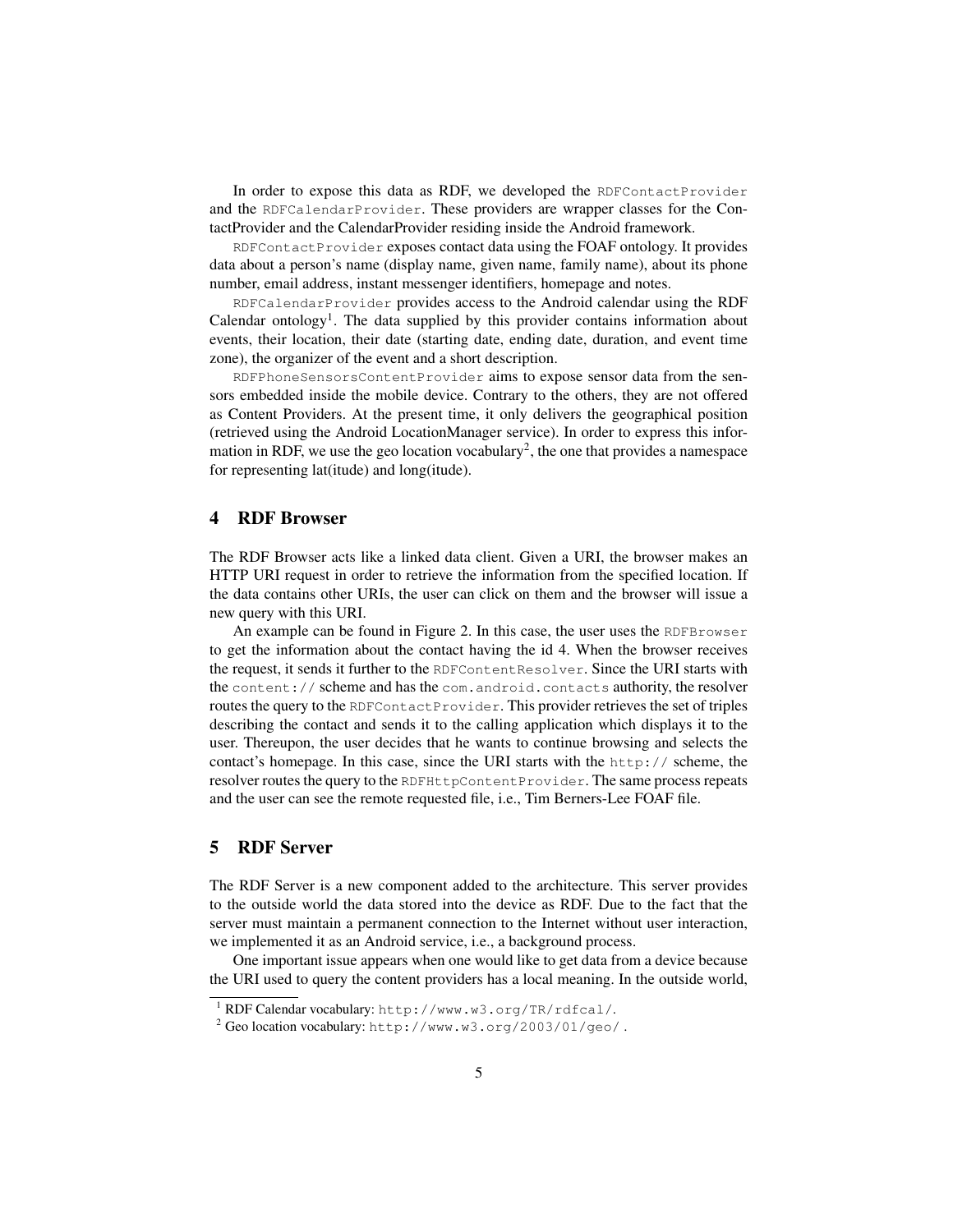| $\frac{1}{2}$ m $\frac{1}{2}$ 2:25 PM<br><b>RDF Browser</b> |    | <b>Example</b> 2:25 PM<br><b>RDF Browser</b>                                                                                                                                                                                                                                                                                                                                                                                                                                                                             | <b>Example 2 2:26 PM</b><br><b>RDF Browser</b>                                                                                                                                                                                                                                                                                                                                                                                                                                                                                |
|-------------------------------------------------------------|----|--------------------------------------------------------------------------------------------------------------------------------------------------------------------------------------------------------------------------------------------------------------------------------------------------------------------------------------------------------------------------------------------------------------------------------------------------------------------------------------------------------------------------|-------------------------------------------------------------------------------------------------------------------------------------------------------------------------------------------------------------------------------------------------------------------------------------------------------------------------------------------------------------------------------------------------------------------------------------------------------------------------------------------------------------------------------|
| content://com.android.<br>contacts/contacts/4               | Go | content://com.android.contacts/<br>contacts/4<br>rdf:type<br>http://xmlns.com/foaf/0.1/Person<br>http://xmlns.com/foaf/0.1/homepage<br>http://dig.csail.mit.edu/2008/webdav/<br>timbl/foaf.rdf<br>http://xmlns.com/foaf/0.1/phone<br>111111111<br>http://xmlns.com/foaf/0.1/mbox<br>tim.berners-lee@csail.mit.edu<br>http://xmlns.com/foaf/0.1/givenName<br>Tim<br>http://xmlns.com/foaf/0.1/name<br><b>Tim Berners-Lee</b><br>http://xmlns.com/foaf/0.1/im<br><b>TimAIM</b><br>http://xmlns.com/foaf/0.1/<br>familyName | http://dig.csail.mit.edu/2008/webdav/<br>timbl/foaf.rdf<br>rdf:type<br>http://xmlns.com/foaf/0.1/maker<br>http://www.w3.org/People/Berners-<br>Lee/card#i<br>http://www.w3.org/People/Berners-<br>Lee/card#i<br>http://www.w3.org/People/Berners-<br>Lee/card#i<br>http://www.w3.org/2000/01/rdf-<br>schema#seeAlso<br>http://www.w3.org/People/Connolly/<br>home-smart.rdf<br>http://dig.csail.mit.edu/breadcrumbs/<br>blog/feed/4<br>http://www.w3.org/People/EM/<br>contact<br>http://danbri.livejournal.com/data/<br>foaf |
|                                                             |    | Berners-Lee                                                                                                                                                                                                                                                                                                                                                                                                                                                                                                              | http://www.aaronsw.com/about.xrdf                                                                                                                                                                                                                                                                                                                                                                                                                                                                                             |

Fig. 2. An example of using the RDF Browser.

the URI used to query the address book of two different persons will be the same, but the content of the address book will be different.

The server principles are quite simple. In the beginning, the server receives a request from the outside. Then, it dereferences the requested URI, i.e., it translates the external URI into an internal one, which has meaning inside the Android platform. The RDF Server sends it further to the RDFContentResolver. In a manner similar to the one explained for the RDF Browser the set of triples is obtained but, before sending this set to the server, the URIs of the triples are externalized and the graph is serialized using a port of Jena under the Android platform.

The URI externalization process translates the local URI content://authority/path/to/data into the dereferenceable one http://deviceIPAddress:port/authority/path/to/data. Reversing the translation of such a URI is possible since both the authority and the path are kept during the externalization process.

Usually, mobile devices do not have a permanent IP address and thus, the externalized URIs are not stable. To overcome this, a dynamic DNS client<sup>34</sup> can be used.

In addition, the server supports a minimal content negotiation mechanism. If one wants to receive the data in RDF/XML, it will set the MIME types of the Accept-type header of its request to "application/rdf+xml" or to "application/\*". In the opposite case or when the client sets the MIME type to "text/plain", the data will be transmitted in an N-TRIPLE format. Not only the requester has the opportunity to express its preferences regarding the format of the received data, but the default format of the transmitted data can be specified in the server settings, as well the port on which the server can listen on and the domain name server for it.

<sup>3</sup> Dynamic DNS Client: https://market.android.com/details?id=org.l6n. dyndns&hl=en.

<sup>4</sup> DynDNS: http://dyn.com/dns/ .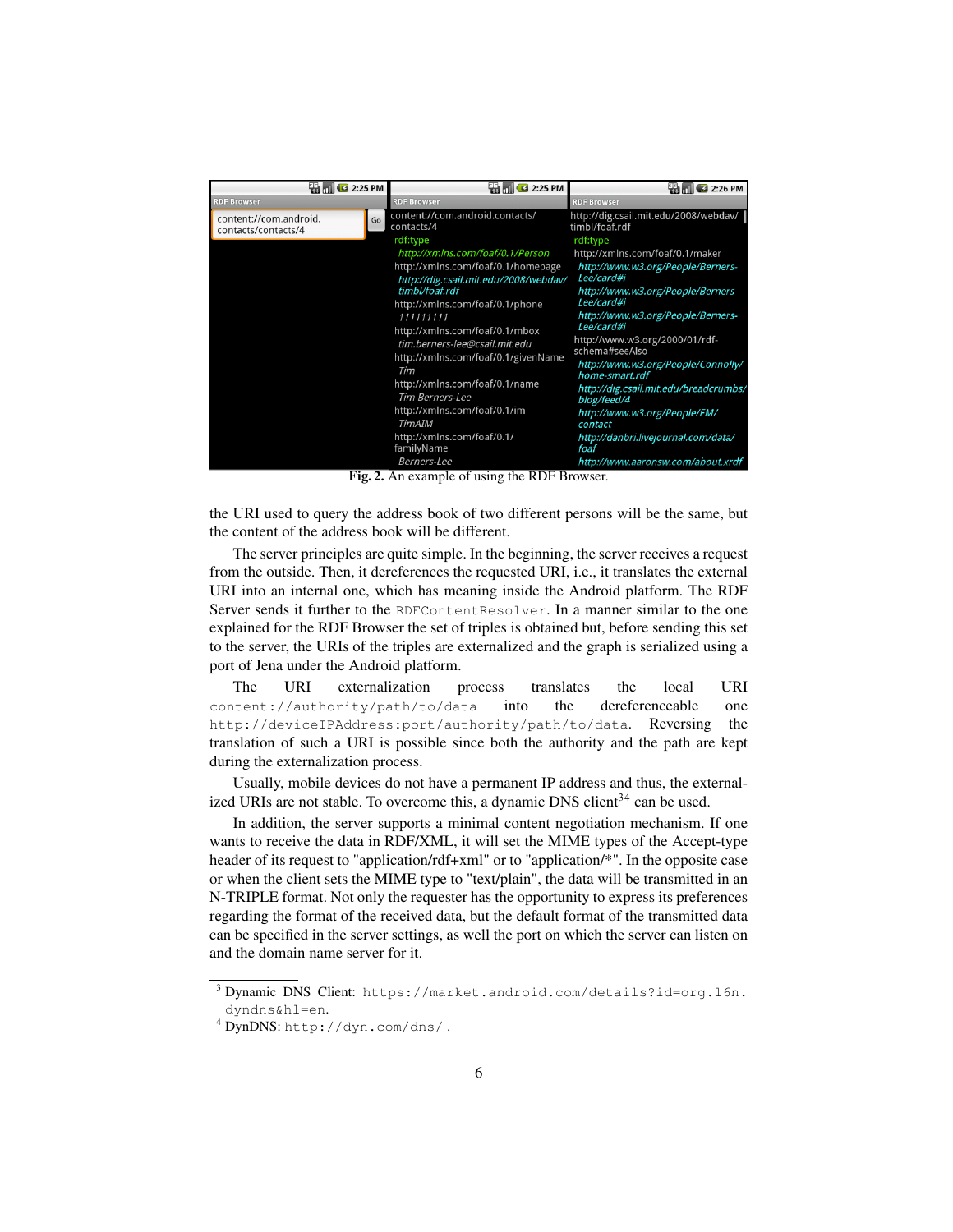

Fig. 3. RDF Server response.

An example can be found in Figure 3. In this scenario, the user retrieves information about the fourth contact from the device address book. The request is processed by the RDF Server in a manner similar to the one of the RDF Browser.

## 6 Technical Details

The RDF Server included in our architecture eases the access of the user to the RDF data found on the web. For that purpose, we wanted to reuse an existing semantic web framework, such as Jena or Sesame. Yet they are not suitable to be employed under the Android platform (the code depends on some libraries that are unavailable under Android). There are a few ports of these frameworks to Android: Microjena<sup>5</sup> and Androjena<sup>6</sup> are ports of Jena and there exists a port of Sesame to the Android platform mentioned in [1]. We use Androjena.

A problem that arises when we use this framework is that the size of the application increases substantially. This problem could have been avoided by reimplementing only the Jena modules that are needed in our architecture. Still, we would like to improve our architecture by adding more features (such as a SPARQL query engine) that require additional modules to those used to read/parse/write RDF, available in Jena.

A tool that we found useful in our development process was ProGuard. ProGuard<sup>7</sup> is a code shrinker, optimizer, and obfuscator. It removes the unused classes, methods or variables, performs some byte-code optimizations and obfuscates the code. The tool proved to be efficient in reducing the size of our application (our framework including Androjena) by half, i.e., its initial size was 6.48MB, and after we applied the tool it diminished up to 2.98MB.

The existence of such tools as ProGuard, is a step forward in the continuous battle between applications that require a considerable amount of space for storing their code and devices with a reduced memory storage.

We are currently examining how to query the device data using SPARQL. There are two main ways of doing this:

<sup>5</sup> http://poseidon.ws.dei.polimi.it/ca/?page\_id=59.

<sup>6</sup> http://code.google.com/p/androjena/.

<sup>7</sup> http://proguard.sourceforge.net/.